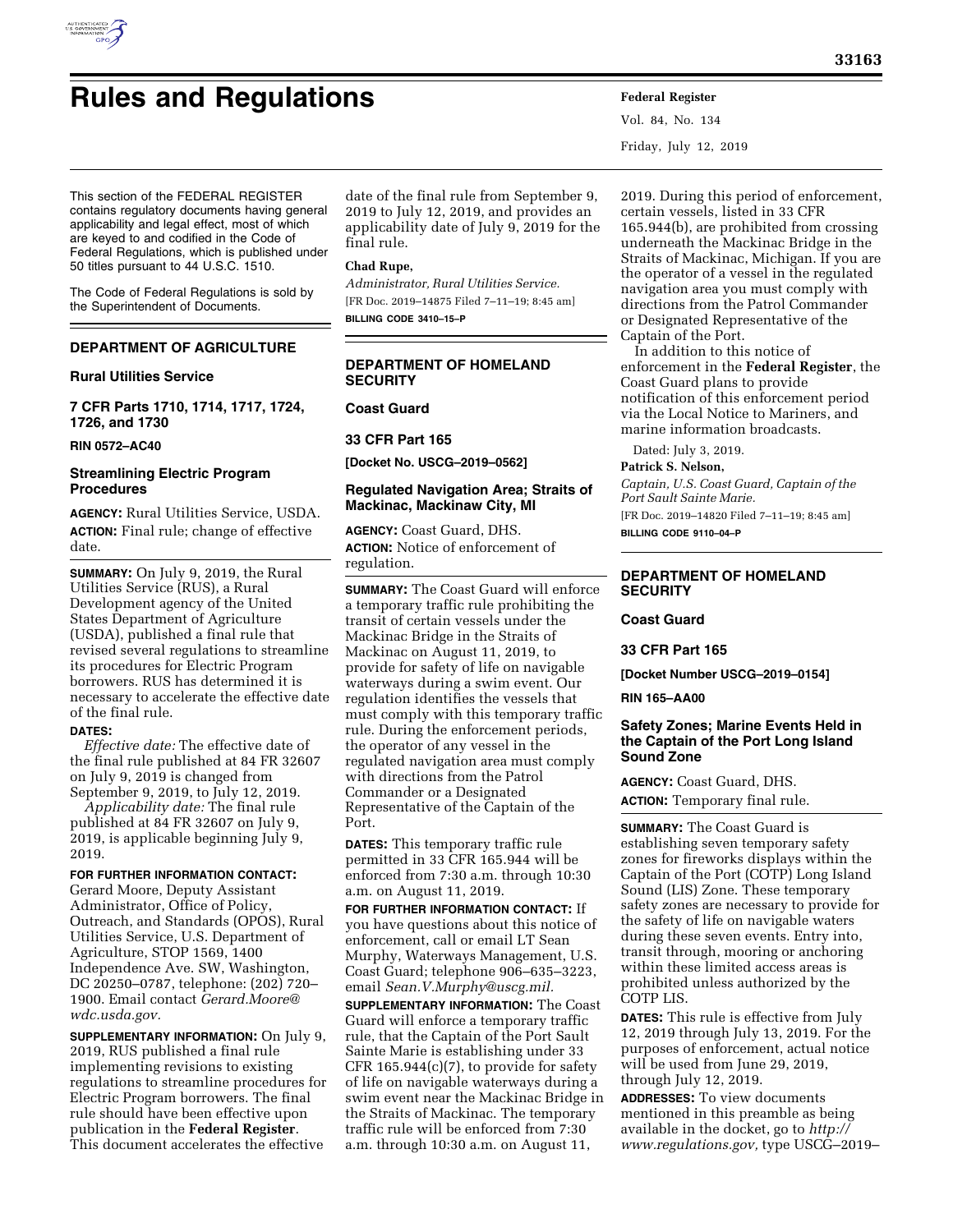0154 in the ''SEARCH'' box and click ''SEARCH.'' Click on Open Docket Folder on the line associated with this rule.

**FOR FURTHER INFORMATION CONTACT:** If you have questions on this rule, contact Petty Officer Melanie Hughes, Prevention Department, Coast Guard Sector Long Island Sound, telephone (203) 468–4583, email *[Melanie.A.](mailto:Melanie.A.Hughes1@uscg.mil) [Hughes1@uscg.mil.](mailto:Melanie.A.Hughes1@uscg.mil)* 

# **SUPPLEMENTARY INFORMATION:**

# **I. Table of Abbreviations**

COTP Captain of the Port DHS Department of Homeland Security FR Federal Register LIS Long Island Sound NPRM Notice of Proposed Rulemaking NAD 83 North American Datum 1983

## **II. Background Information and Regulatory History**

This rulemaking establishes nine safety zones for fireworks displays. Each event and its corresponding regulatory history are discussed below.

Riverfest Fireworks is a recurring marine event. A permanent safety zone was established in 2010 and is cited in 33 CFR 165.151 at 7.23. This event has been included in this rule due to deviation from the cite date.

City of Masons Island Yacht Club Fireworks is a recurring marine event. A permanent safety zone was established in 2010 and is cited in 33 CFR 165.151 at 7.21. This event has been included in this rule due to deviation from the cite date.

City of West Haven Fireworks is a recurring marine event. A permanent safety zone was established in 2010 and is cited in 33 CFR 165.151 at 7.13. This event has been included in this rule due to deviation from the cite date.

Madison Fireworks is a recurring marine event. A permanent safety zone was established in 2013 and is cited in 33 CFR 165.151 at 7.3. This event has been included in this rule due to deviation from the cite date.

Village of Asharoken Fireworks is a recurring marine event. A permanent safety zone was established in 2010 and is cited in 33 CFR 165.151 at 7.24. This event has been included in this rule due to deviation from the cite position.

City of Norwich July Fireworks is a recurring marine event. A permanent safety zone was established in 2010 and is cited in 33 CFR 165.151 at 7.11. This event has been included in this rule due to deviation from the cite date.

City of Middletown Fireworks is a recurring marine event. A permanent safety zone was established in 2010 and is cited in 33 CFR 165.151 at 7.9. This event has been included in this rule due to deviation from the cite date.

The Coast Guard is issuing this temporary final rule without prior notice and opportunity to comment pursuant to authority under section 4(a) of the Administrative Procedure Act  $(APA)$  (5 U.S.C. 553(b)). This provision authorizes an agency to issue a rule without prior notice and opportunity to comment when the agency for good cause finds that those procedures are ''impracticable, unnecessary, or contrary to the public interest.'' Under 5 U.S.C. 553(b)(B), the Coast Guard finds that good cause exists for not publishing a NPRM with respect to this rule because

doing so would be impracticable and contrary to the public interest. The Coast Guard was not provided enough notice that these events were occurring by the event sponsors to allow for publishing an NPRM, taking public comments, and issuing a final rule before these events take place. It is impracticable to publish an NPRM because we must establish these safety zones by June 29, 2019. Thus, waiting for a comment period to run is also contrary to the public interest as it would inhibit the Coast Guard's mission to keep the ports and waterways safe.

Under 5 U.S.C. 553(d)(3), and for the same reasons stated in the preceding paragraph, the Coast Guard finds that good cause exists for making this rule effective less than 30 days after publication in the **Federal Register**.

#### **III. Legal Authority and Need for Rule**

The Coast Guard is issuing this temporary rule under authority in 33 U.S.C. 1231. The COTP LIS has determined that the safety zones established by this temporary final rule are necessary to provide for the safety of life on navigable waterways before, during and after the nine scheduled fireworks displays.

#### **IV. Discussion of the Rule**

This rule establishes seven safety zones for seven fireworks displays. Each safety zone covers all navigable waters within a 1,000 foot radius of the launch platform or launch site for each fireworks display at the following locations:

# **Fireworks Displays Safety Zones**

|  | Location: Waters of the Connecticut River within a 600-foot radius of                                 |
|--|-------------------------------------------------------------------------------------------------------|
|  | the fireworks barge located in approximate position, $41^{\circ}45'34''$ N,<br>072°39'37" W (NAD 83). |
|  | Location: Waters of Fishers Island Sound, Noank, CT in approximate                                    |
|  | position, 41°19'30.61" N, 071°57'48.22" W (NAD 83).                                                   |
|  | Location: Waters of New Haven Harbor, off Bradley Point, West                                         |
|  | Haven, CT in approximate position, 41°15'07" N, 072°57'26" W                                          |
|  | (NAD 83).                                                                                             |
|  | Location: Waters of Long Island Sound off Madison Beach, Madison,                                     |
|  | CT in approximate position, $41^{\circ}16'03.93''$ N, $072^{\circ}36'15.97''$ W (NAD                  |
|  | 83).                                                                                                  |
|  | Location: Waters of Northport Bay, Asharoken, NY in approximate po-                                   |
|  | sition, 40°55'54.04" N, 073°21'27.97" W (NAD 83).                                                     |
|  | Location: Waters of the Thames River, Norwich, CT in approximate po-                                  |
|  | sition, 41°31'16.835" N, 072°04'43.327" W (NAD 83).                                                   |
|  | Location: Waters of the Connecticut River, Middletown Harbor, Middle-                                 |
|  | town, CT in approximate position, $41^{\circ}33'44.47''$ N, $072^{\circ}38'37.88''$ W                 |
|  | (NAD 83).                                                                                             |

This rule restricts vessel movement within the areas specifically designated as a safety zone to reduce the safety risks associated with specific marine events. Vessels are prohibited from

entering, transiting, mooring, or anchoring within the safety zones during the period of enforcement unless authorized by the COTP or designated representative.

The Coast Guard will notify the public and local mariners of these safety zones through appropriate means, which may include, but are not limited to, publication in the **Federal Register**,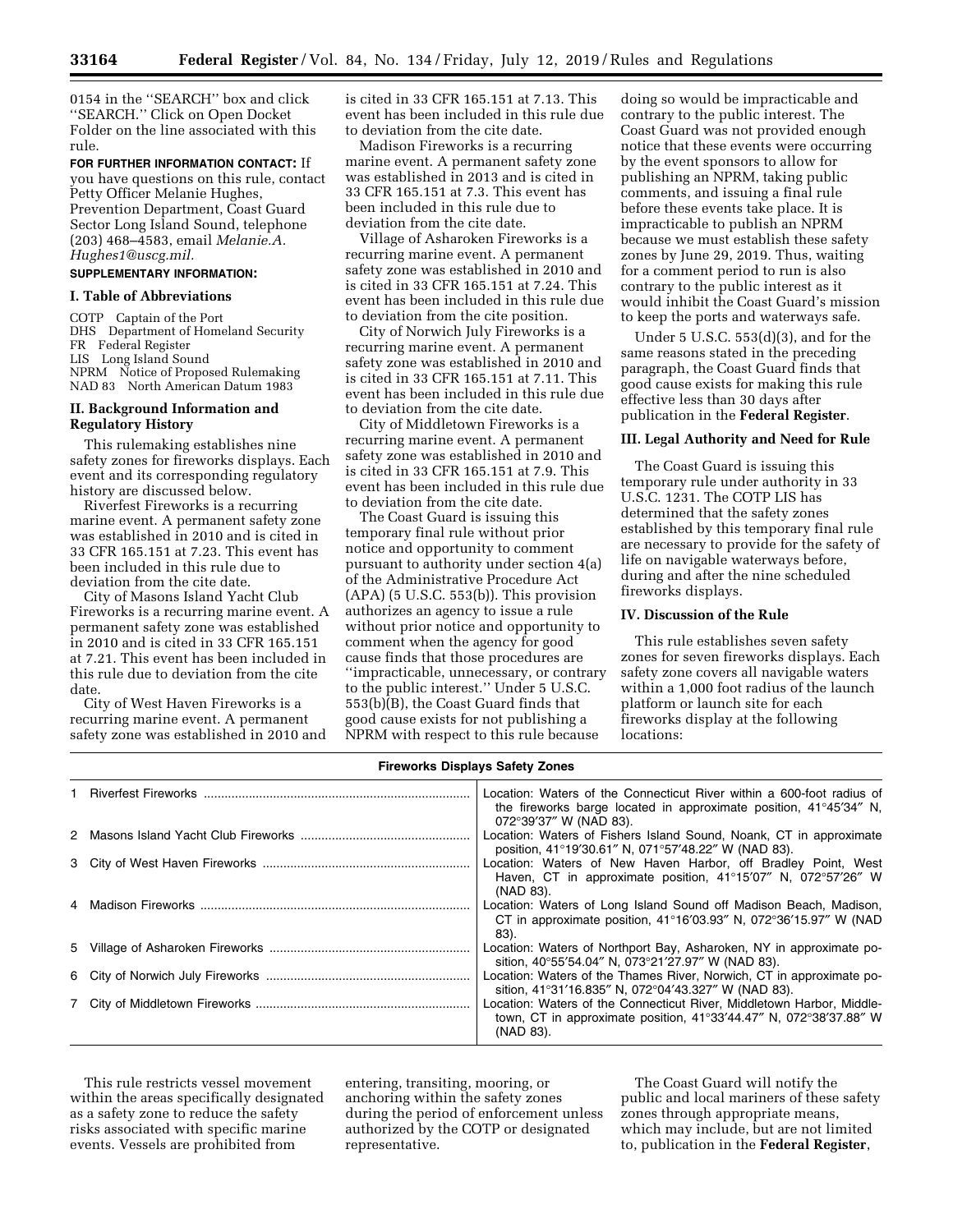the Local Notice to Mariners, and Broadcast Notice to Mariners.

#### **V. Regulatory Analyses**

We developed this rule after considering numerous statutes and Executive orders related to rulemaking. Below we summarize our analyses based on these statutes and Executive orders and we discuss First Amendment rights of protestors.

## *A. Regulatory Planning and Review*

Executive Orders 12866 and 13563 direct agencies to assess the costs and benefits of available regulatory alternatives and, if regulation is necessary, to select regulatory approaches that maximize net benefits. Executive Order 13771 directs agencies to control regulatory costs through a budgeting process. This rule has not been designated a ''significant regulatory action,'' under Executive Order 12866. Accordingly, it has not been reviewed by the Office of Management and Budget, and pursuant to OMB guidance it is exempt from the requirements of Executive Order 13771.

The Coast Guard determined that this rulemaking is not a significant regulatory action for the following reasons: (1) The enforcement of these safety zones will be relatively short in duration, lasting at most three hours; (2) persons or vessels desiring to enter these safety zones may do so with permission from the COTP LIS or a designated representative; (3) these safety zones are designed in a way to limit impacts on vessel traffic, permitting vessels to navigate in other portions of the waterway not designated as a safety zone; and (4) the Coast Guard will notify the public of the enforcement of this rule via appropriate means, such as via Local Notice to Mariners and Broadcast Notice to Mariners to increase public awareness of these safety zones.

#### *B. Impact on Small Entities*

The Regulatory Flexibility Act of 1980, 5 U.S.C. 601–612, as amended, requires Federal agencies to consider the potential impact of regulations on small entities during rulemaking. The term ''small entities'' comprises small businesses, not-for-profit organizations that are independently owned and operated and are not dominant in their fields, and governmental jurisdictions with populations of less than 50,000. The Coast Guard certifies under 5 U.S.C. 605(b) that this rule will not have a significant economic impact on a substantial number of small entities.

While some owners or operators of vessels intending to transit these regulated areas may be small entities,

for the reasons stated in section V.A above, this rule will not have a significant economic impact on any vessel owner or operator. Under section 213(a) of the Small Business Regulatory Enforcement Fairness Act of 1996 (Pub. L. 104–121), we want to assist small entities in understanding this rule. If the rule would affect your small business, organization, or governmental jurisdiction and you have questions concerning its provisions or options for compliance, please contact the person listed in the **FOR FURTHER INFORMATION CONTACT** section.

Small businesses may send comments on the actions of Federal employees who enforce, or otherwise determine compliance with, Federal regulations to the Small Business and Agriculture Regulatory Enforcement Ombudsman and the Regional Small Business Regulatory Fairness Boards. The Ombudsman evaluates these actions annually and rates each agency's responsiveness to small business. If you wish to comment on actions by employees of the Coast Guard, call 1– 888–REG–FAIR (1–888–734–3247). The Coast Guard will not retaliate against small entities that question or complain about this proposed rule or any policy or action of the Coast Guard.

#### *C. Collection of Information*

This rule will not call for a new collection of information under the Paperwork Reduction Act of 1995 (44 U.S.C. 3501–3520).

# *D. Federalism and Indian Tribal Governments*

A rule has implications for federalism under Executive Orders 13132, Federalism, if it has a substantial direct effect on the States, on the relationship between the national government and the States, or on the distribution of power and responsibilities among the various levels of government. We have analyzed this rule under that Order and have determined that it is consistent with the fundamental federalism principles and preemption requirements described in Executive Order 13132.

Also, this rule does not have tribal implications under Executive Order 13175, Consultation and Coordination with Indian Tribal Governments, because it does not have a substantial direct effect on one or more Indian tribes, on the relationship between the Federal Government and Indian tribes. If you believe this rule has implications for federalism or Indian tribes, please contact the person listed in the **FOR FURTHER INFORMATION CONTACT** section above.

#### *E. Unfunded Mandates Reform Act*

The Unfunded Mandates Reform Act of 1995 (2 U.S.C. 1531–1538) requires Federal agencies to assess the effects of their discretionary regulatory actions. In particular, the Act addresses actions that may result in the expenditure by a State, local, or tribal government, in the aggregate, or by the private sector of \$100,000,000 (adjusted for inflation) or more in any one year. Though this rule will not result in such an expenditure, we do discuss the effects of this rule elsewhere in this preamble.

#### *F. Environment*

We have analyzed this rule under Department of Homeland Security Management Directive 023–01 and Commandant Instruction M16475.lD, which guide the Coast Guard in complying with the National Environmental Policy Act of 1969 (42 U.S.C. 4321–4370f), and have determined that this action is one of a category of actions that do not individually or cumulatively have a significant effect on the human environment. This temporary rule involves the establishment of seven temporary safety zones. It is categorically excluded from further review under paragraph L60(a) of Appendix A, Table 1 of DHS Instruction Manual 023–01–001–01, Rev. 01. A Record of Environmental Consideration (REC) supporting this determination will be available in the docket where indicated under **ADDRESSES**. We seek any comments or information that may lead to the discovery of a significant environmental impact from this rule.

#### *G. Protest Activities*

The Coast Guard respects the First Amendment rights of protesters. Protesters are asked to contact the person listed in the **FOR FURTHER INFORMATION CONTACT** section to coordinate protest activities so that your message can be received without jeopardizing the safety or security of people, places or vessels.

#### **List of Subjects in 33 CFR Part 165**

Harbors, Marine safety, Navigation (water), Reporting and recordkeeping requirements, Security measures, Waterways.

For the reasons discussed in the preamble, the Coast Guard amends 33 CFR part 165 as follows:

# **PART 165—REGULATED NAVIGATION AREAS AND LIMITED ACCESS AREAS**

■ 1. The authority citation for part 165 continues to read as follows: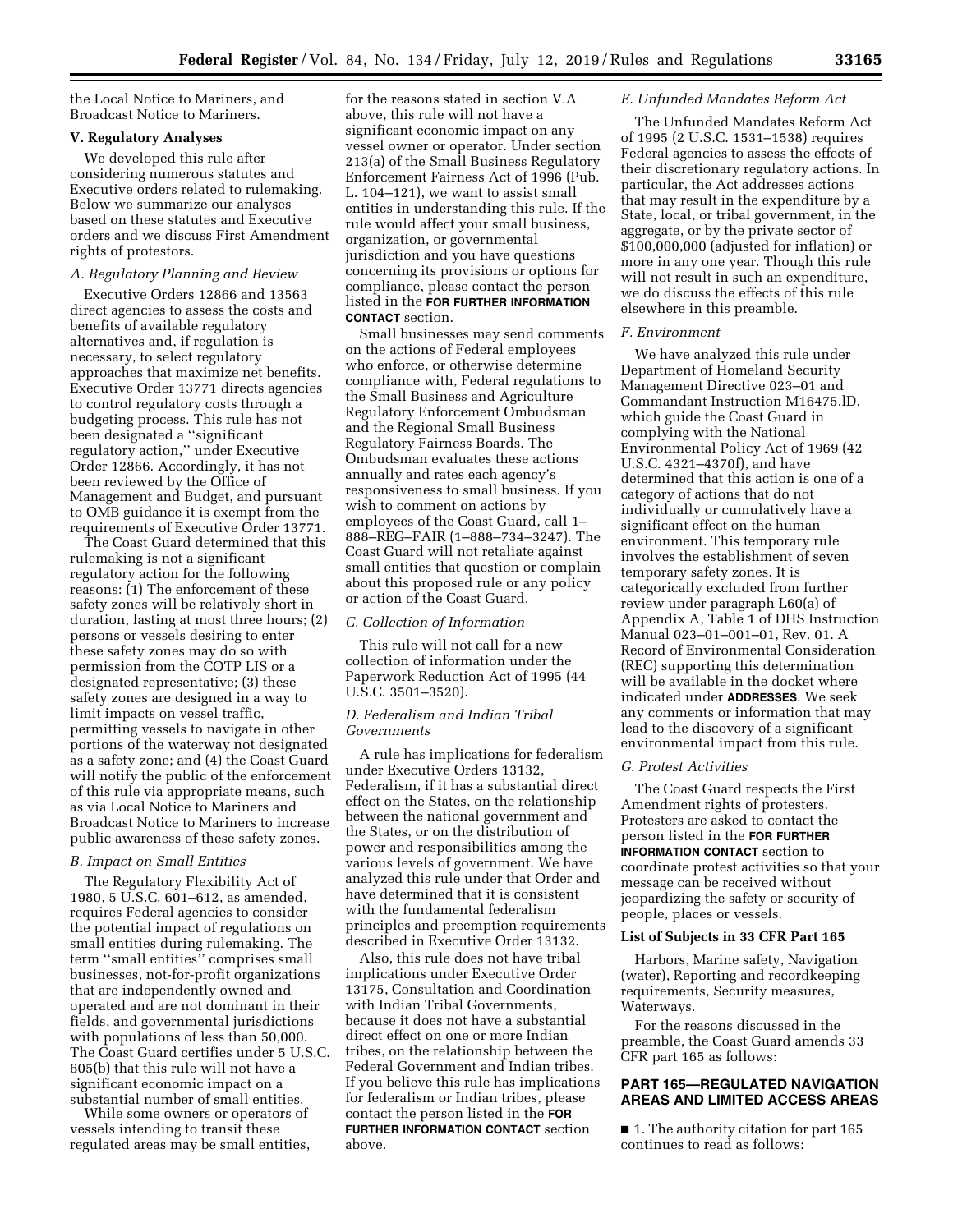**Authority:** 33 U.S.C. 1231; 50 U.S.C. 191; 33 CFR 1.05–1, 6.04–1, 6.04–6, and 160.5; and Department of Homeland Security Delegation No. 0170.1

■ 2. Add § 165.T01–0154 to read as follows:

#### **§ 165.T01–0154 Safety Zones; Marine Events held in the Captain of the Port Long Island Sound Zone.**

(a) *Location.* This section will be enforced at the locations listed for each event in Table 1 to this section.

(b) *Enforcement period.* This rule will be enforced on the dates and times listed for each event in Table 1 to this section.

(c) *Definitions.* The following definitions apply to this section: A ''designated representative'' is any Coast Guard commissioned, warrant or petty officer of the U.S. Coast Guard who has

been designated by the Captain of the Port (COTP) Long Island Sound to act on his or her behalf. The designated representative may be on an official patrol vessel or may be on shore and will communicate with vessels via VHF–FM radio or loudhailer. ''Official patrol vessels'' may consist of any Coast Guard, Coast Guard Auxiliary, state, or local law enforcement vessels assigned or approved by the COTP Long Island Sound. In addition, members of the Coast Guard Auxiliary may be present to inform vessel operators of this regulation.

(d) *Regulations.* (1) The general regulations contained in § 165.23 apply.

(2) In accordance with the general regulations in § 165.23, entry into or movement within these zones is prohibited unless authorized by the COTP Long Island Sound.

# TABLE 1 TO § 165.T01–0154

(3) Any vessel given permission to deviate from these regulations must comply with all directions given to them by the COTP Long Island Sound, or a designated representative.

(4) Any vessel given permission to enter or operate in these safety zones must comply with all directions given to them by the COTP Long Island Sound or a designated representative.

(5) Upon being hailed by a U.S. Coast Guard vessel by siren, radio, flashing light or other means, the operator of the vessel shall proceed as directed.

(6) The regulated area for all fireworks displays listed in Table 1 to this section is that area of navigable waters within a 1000 foot radius of the launch platform or launch site for each fireworks display.

| <b>Fireworks Events</b> |  |                                                                                                                                                                                                                                                                              |  |  |
|-------------------------|--|------------------------------------------------------------------------------------------------------------------------------------------------------------------------------------------------------------------------------------------------------------------------------|--|--|
|                         |  | • Date: July 13, 2019.<br>• Rain Date: July 14, 2019.<br>• Time: 8:30 p.m. to 10:30 p.m.<br>• Location: Waters of the Connecticut River, Hartford, CT in approxi-                                                                                                            |  |  |
|                         |  | mate positions, 41°45'39.93" N, 072°39'49.14" W (NAD 83).<br>• Date: July 6, 2019.<br>• Rain Date: July 7, 2019.<br>• Time: 8:30 p.m. to 10:00 p.m.<br>• Location: Waters of Fishers Island Sound, Noank, CT in approximate                                                  |  |  |
|                         |  | position, 41°19'30.61" N, 071°57'48.22" W (NAD 83).<br>• Date: July 3, 2019.<br>• Time: 8:30 p.m. to 10:30 p.m.<br>• Location: Waters of New Haven Harbor, off Bradley Point, West<br>Haven, CT in approximate position, 41°15'07" N, 072°57'26" W                           |  |  |
|                         |  | (NAD 83).<br>• Date: July 3, 2019.<br>• Rain Date: July 5, 2019.<br>• Time: 9:00 p.m. to 11:00 p.m.<br>• Location: Waters of Long Island Sound off Madison Beach, Madison,<br>CT in approximate position $41^{\circ}16'03.93''$ N, $072^{\circ}36'15.97''$ W (NAD            |  |  |
|                         |  | 83).<br>• Date: July 4, 2019.<br>• Rain Date: July 5, 2019.<br>• Time: 8:30 p.m. to 10:30 p.m.<br>• Location: Waters of Northport Bay, Asharoken, NY in approximate                                                                                                          |  |  |
|                         |  | position, 40°55'54.04" N, 073°21'27.97" W (NAD 83).<br>• Date: July 3, 2019.<br>• Rain Date: July 6, 2019.<br>• Time: 8:30 p.m. to 10:30 p.m.<br>• Location: Waters of the Thames River, Norwich, CT in approximate<br>position, 41°31'16.835" N, 072°04'43.327" W (NAD 83). |  |  |
|                         |  | • Date: June 29, 2019.<br>• Time: 8:00 p.m. to 10:30 p.m.<br>• Location: Waters of the Connecticut River, Middletown Harbor, and<br>Middletown, CT in approximate position 41°33'44.47"<br>N,<br>072°38'37.88" W (NAD 83).                                                   |  |  |